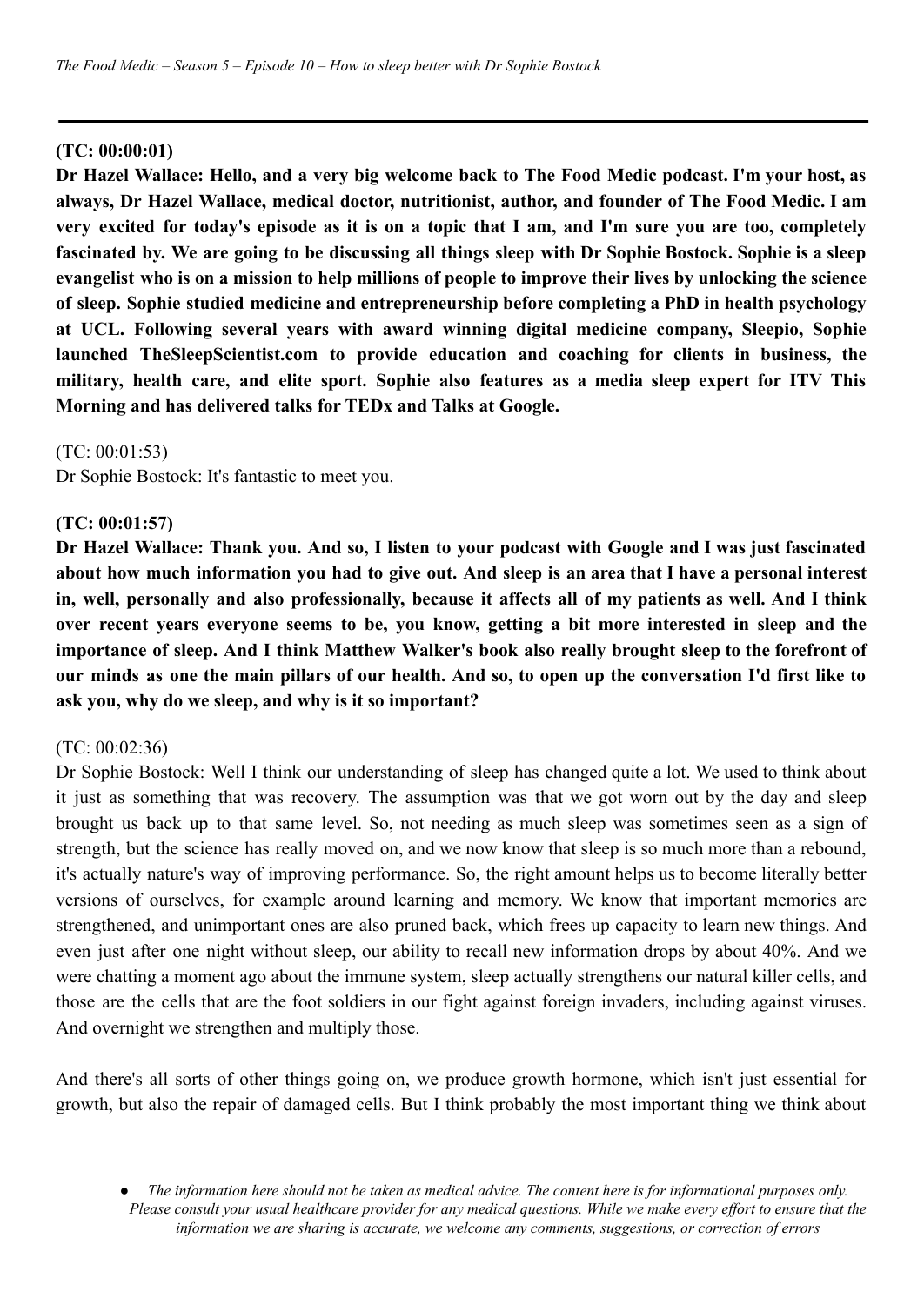sleep is the link with our emotions. So, our stress hormones return to a low level when we sleep. And we know that people with insomnia are twice the risk of developing anxiety and depression in the future compared with good sleepers. But the really nice thing is, that after just one night of good sleep, it really can change your perception of the world and make you feel more positive.

### **(TC: 00:04:18)**

# Dr Hazel Wallace: Yes, and I think most of us can reflect on personal experience of that, the famous **phrase that a good night's sleep halves most problems, and I think that's so true.**

### (TC: 00:04:30)

Dr Sophie Bostock: Absolutely. I think we become much less over-reactive to things when we've slept well. We know that your self control tends to go out of the window, and you're less able to think rationally after a poor night's sleep.

### **(TC: 00:04:43)**

# **Dr Hazel Wallace: Yes. And it's not just immediate problems that we see when we've lost some sleep throughout the week, but it can have knock on effects in the future in terms of our long term health.**

### (TC: 00:04:57)

Dr Sophie Bostock: Yes, absolutely. There have been hundreds of studies which have looked at the amount of people get long term health risks like weight gain and obesity, diabetes, heart disease, cognitive decline, and all of these have been linked to both the amount and quality of sleep that you get.

### **(TC: 00:05:16)**

# Dr Hazel Wallace: Yes. And so, we're often told that we should get eight hours sleep, as the magic number is seven to nine hours sleep. How scientifically informed is that? And is there risk of perhaps **sleeping too much?**

### (TC: 00:05:32)

Dr Sophie Bostock: I think it's pretty rigorous. I mean, every scientific study has a slightly different population, slightly different outcomes, and there are lots of different ways of measuring sleep. But the way that that recommendation was developed was by pulling together a panel of experts who reviewed hundreds of research studies, and they looked at both those acute impacts of sleep deprivation, and also those longer term risks. And their conclusion was that the vast majority of adults need seven to nine hours sleep for optimal health. But, it is a bell-shaped curve, so we've got most people fitting into the peak in the middle at seven to nine hours, but there's always a minority for whom a little bit less, maybe six hours, or even a little bit more, might be appropriate. So, there's always lots of individual variation for any characteristic like that. So, try and be sensitive to how you feel during the day, I think that's probably the best way to know how much sleep you need. So, if you're struggling to stay awake, or you're relying on caffeine or sugar to keep you going, or if you're having to catch up on sleep at weekends, those are probably all signs that your week could probably get easier with a bit more sleep.

But in terms of the, can you sleep too much, that's a really interesting one, and it could be that sleeping too long could be a sign of an underlying illness, for example depression or infection. So, we're still not really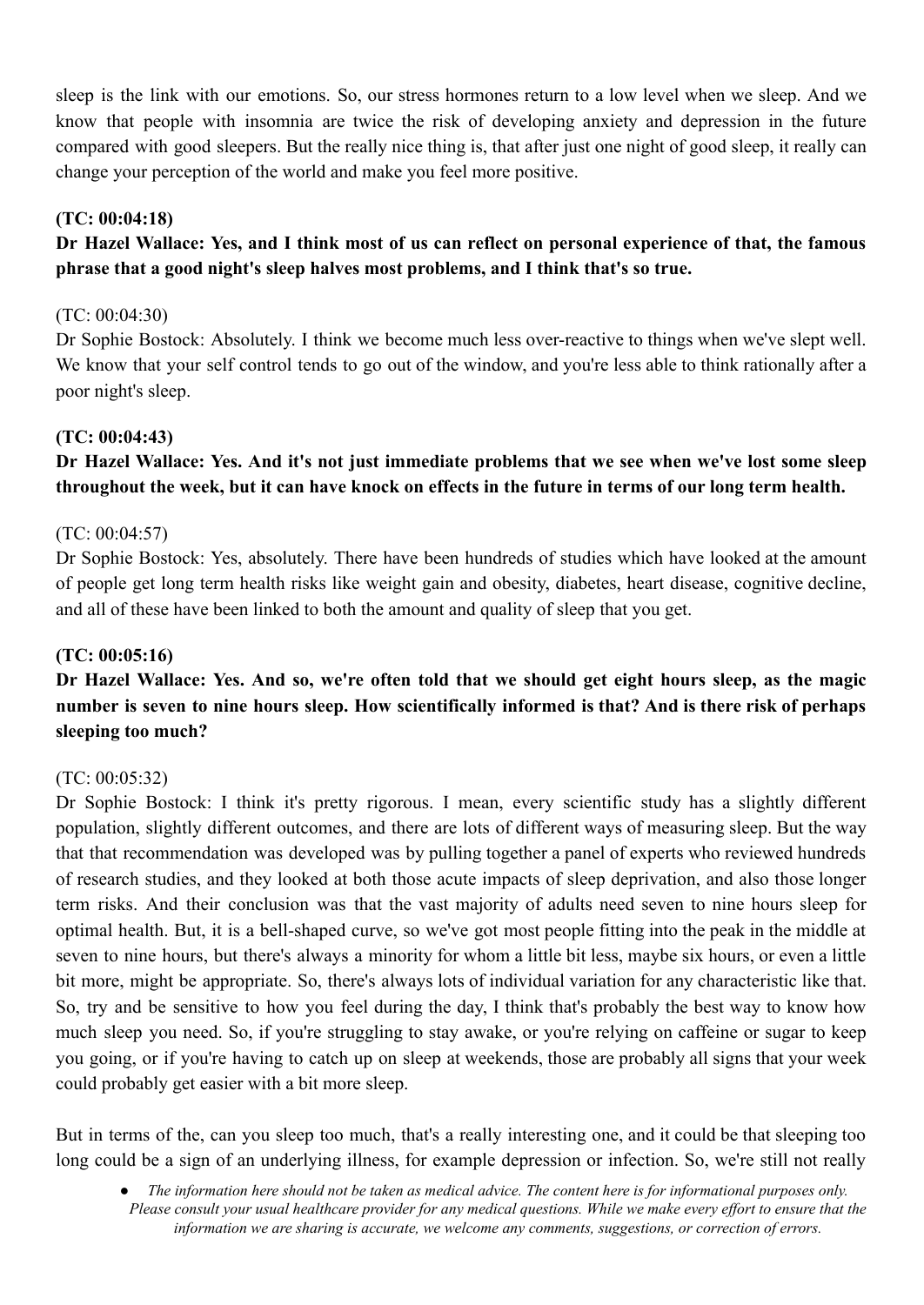sure whether the increased risks of things like early mortality or heart disease are because we're getting too much sleep, or because of that underlying health problem. But certainly for older adults in particular, sleeping for more than nine hours seems to be associated with poorer health outcomes.

### **(TC: 00:07:17)**

**Dr Hazel Wallace: Okay. And you mentioned catching up on sleep at the weekend, and this is** something I'm absolutely guilty of. But can you make up for the sleep debt in the week over the **weekend?**

### (TC: 00:07:28)

Dr Sophie Bostock: I think it probably depends how severe that sleep debt is. So, if we're running a little bit short of sleep, a lie in for an hour or so at the weekend is a pretty good bet. But if you've only been surviving on four or five hours sleep all week, and your natural sleep need is closer to seven or eight, then most people can't actually pay that back in one Sunday morning lie in. And the problem that you hit when you move the timing of your sleep by over an hour, within 24 hours, is that your internal body clocks which control your sleep-wake cycles can get quite confused. And you get this phenomenon called social jet lag, which describes the voluntary shifts of this sleep-wake pattern, which can cause the same symptoms as jet lag.

# **(TC: 00:08:15) Dr Hazel Wallace: I think those symptoms are quite familiar to me on a Monday morning.**

### (TC: 00:08:19)

Dr Sophie Bostock: Yes. It's like you're flying in from Tehran every Monday morning if you've had a really long lie in during the weekend. So, the ideal thing is if you can carve out just that little bit more time for sleep during the week, even if it's only twenty minutes, that will add up over the course of the week, and hopefully give you less to catch up on.

## **(TC: 00:08:38)**

Dr Hazel Wallace: Yes, absolutely. And so, one of the things I'm actually really good at, it sounds like **I'm making this more of a formal consultation for myself.**

(TC: 00:08:47) Dr Sophie Bostock: Go ahead.

### **(TC: 00:08:46)**

**Dr Hazel Wallace: But hopefully these points will apply for other people. I know how much sleep I** should be getting, and I'm very good at getting into bed, but sometimes I struggle with actually falling asleep, and also my sleep quality. And so, what tips do you have to achieve a good quality night's **sleep?**

### (TC: 00:09:06)

Dr Sophie Bostock: So, a good night's sleep actually starts first thing in the morning. And one of the things that people have struggled with in that pandemic era is a lack of routine. As often as you can, try and wake up at the same time during the week and at weekends. And so this really helps to keep your internal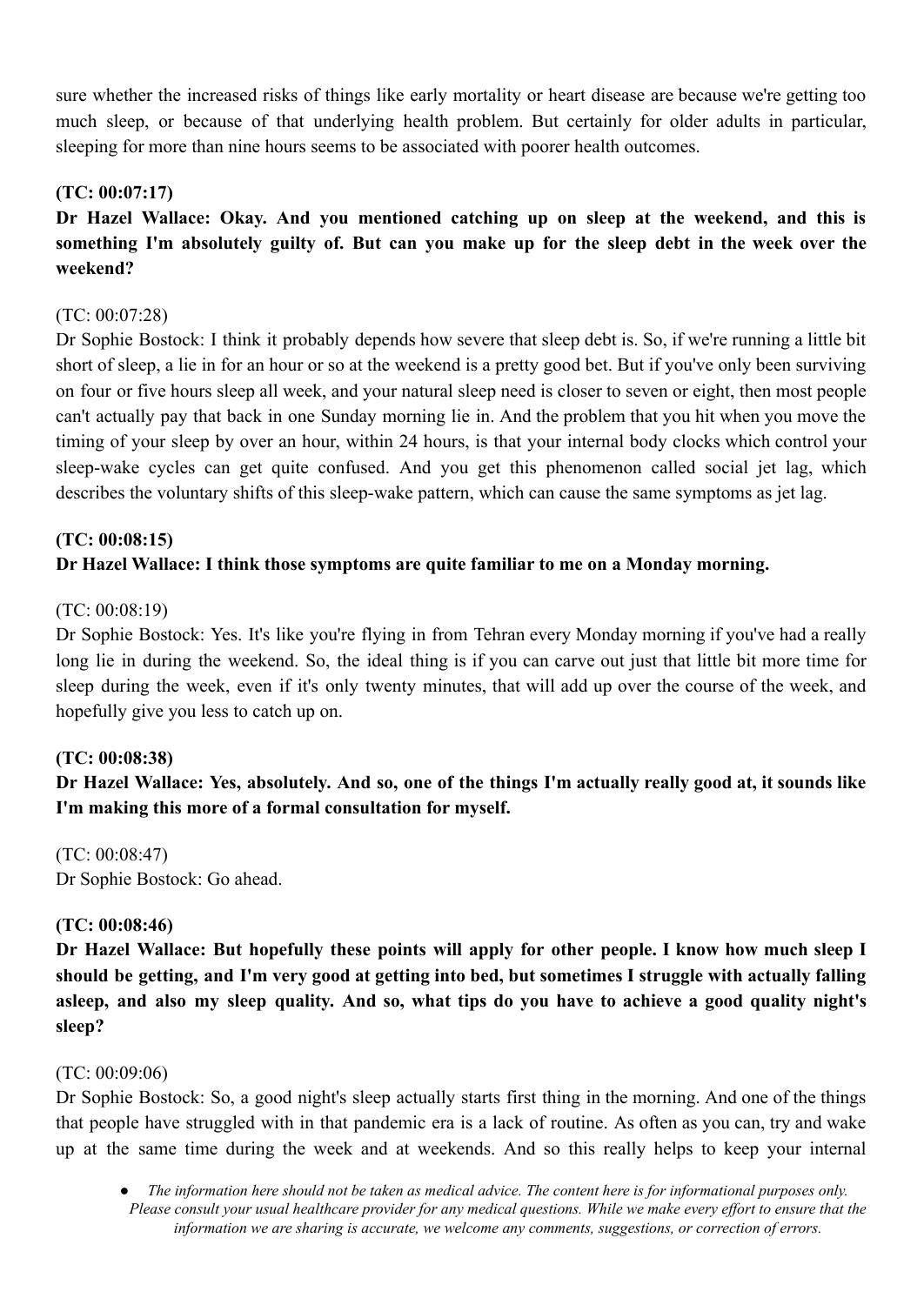timekeepers aligned with each other, and actually gives you more energy during the day. It also means that your body will get better at anticipating sleep at night. So, if you have a similar bedtime, around about an hour and a half or two hours before bed, your brain starts to produce melatonin which is the hormone that signals that it's nighttime, and that helps get the brain and body ready for a restful sleep. But I do recognise that there are a lot of shift workers out there who can't wake up at the same time everyday. So, they have to rely on probably the second most powerful signal (TC 00:10:00) to the body clock, and that's light. So, if you want to feel more alert, get outside. Natural daylight has an intensity that's thousands of times greater for the kind of, master clock in your brain than electric light. So, if you're working from home, always work by a window, and at night, try and dim the lights. Use sidelights, or night shift mode on your tech, or ideally keep technology out of the bedroom. Because it does two things, you've got the blue wavelength light which suppresses the melatonin, but probably the more important aspect is that using your phone, which might be the device that you use at work, can be quite stressful. It's quite arousing, there's always more things to look at. Particularly if you are a little bit anxious before bed, your brain is craving more information. And the more tired you get, the harder it is to switch off. I think a lot of people have probably found that. So, if you make your decision about when you're going to switch off, earlier on in the day, set yourself an alarm an hour before you actually want to fall asleep. And that's the time that you switch off your phone and leave it outside of the bedroom, out of temptation's way.

#### **(TC: 00:11:17)**

# Dr Hazel Wallace: And when it comes to having devices in the bedroom, I know a lot of people read on **their Kindle, is that going to be detrimental from a melatonin production point of view?**

#### (TC: 00:11:30)

Dr Sophie Bostock: Kindles don't give out quite as much light intensity as certainly using your phone or a laptop, but there's still a difference between reading on an electronic device and a good old fashioned paper book. If you're on a machine that's got lots of links, there is this cognitive cost, even when you don't click on a link, your brain is having to decide, 'Okay, what am I going to do next?' So, almost reducing the number of options can be very helpful. But I think, a lot of people, if you're using a Kindle and you're not experiencing any difficulties with your sleep, I'm not saying that you need to change that, that probably works for you. And one of the most important things about preparing for bed is that it feels familiar. Our brains hate uncertainty. One of the reasons for the Corona-somnia around the pandemic has just been this sense that we're in a situation which is uncontrollable and new, and that can spike our levels of stress hormones. So, before bed, the ideal thing is to have a familiar routine in the same way that parents will try and have a wind-down for their kids, adults can also benefit from having a couple of things that you do each night that help prepare you for sleep.

#### **(TC: 00:12:47)**

**Dr Hazel Wallace: I completely agree with that last one. And then when it comes to tracking how** much sleep that we're getting, I'm sure most people don't really take note of how many hours they're **getting, but smartwatches and things like WHOOPs that track, not just heart rate and everything** else, but also your sleep and quality of your sleep. How useful are they?, and is this something that we **should all be tapping into more of?**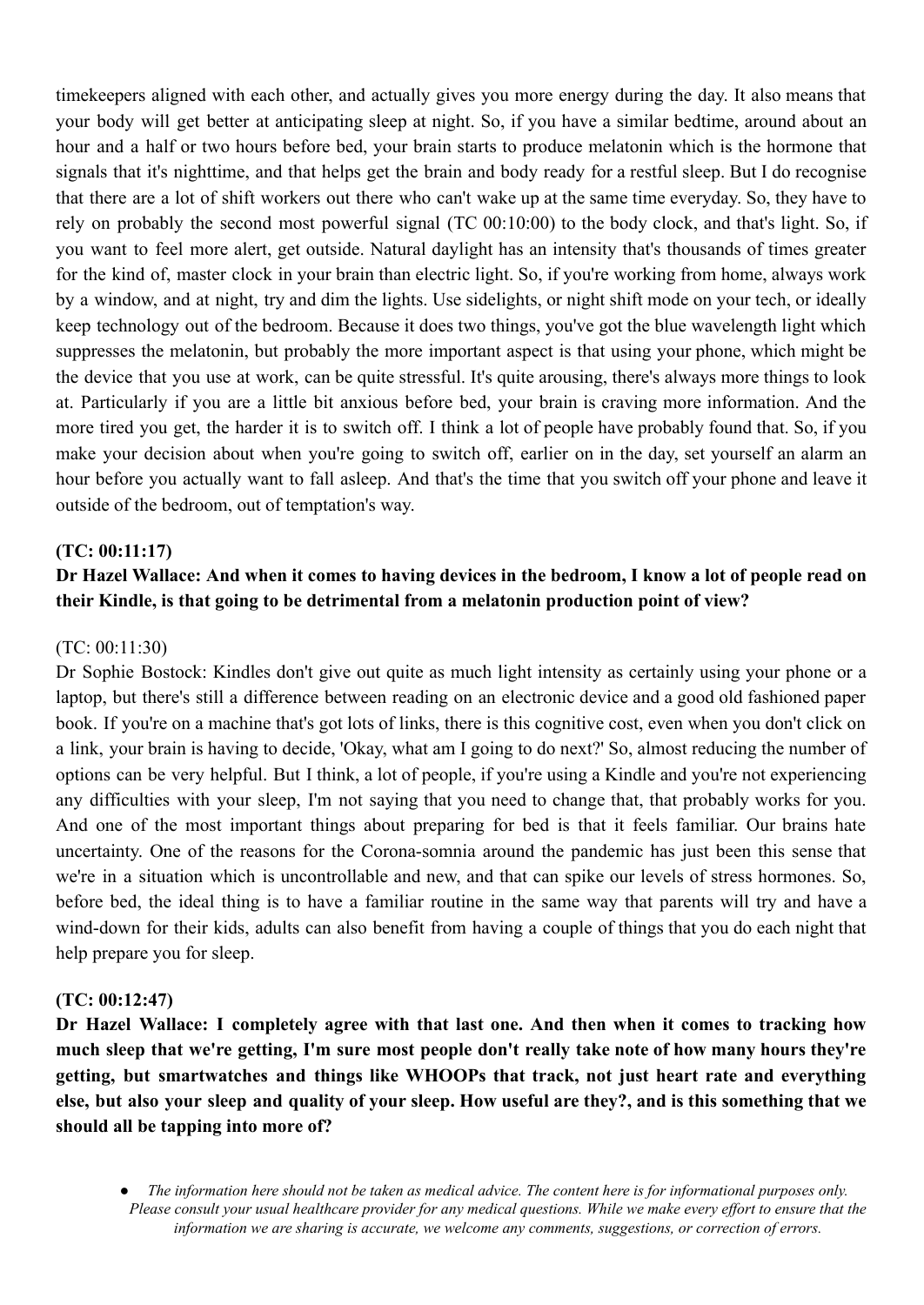### (TC: 00:13:12)

Dr Sophie Bostock: I think it's a really interesting one, and there are definitely pros and cons, and I say this as someone who's worn a smartwatch for some time, and I use it to track exercise. I don't look at it too much for sleep, and it never really worried me, but I like the fact that I can track the times that I'm getting up, the times that I'm falling asleep, so that is something is a little bit out of whack, I can look back at that data. But, I've also experienced the downsides, so I recently brought an Oura Ring, which is perhaps one of the newest and more accurate trackers for sleep. But it's not very well correlated with what I'm getting on the smartwatch. So, we know that most trackers are probably only 40% to 70% accurate versus lab studies when it comes to the different stages of sleep that you're in. But I think the second downside in anxiety. Because I know that I've got this slightly more accurate device, it's actually started to worry me. What does the tracker say? And there is this condition known as orthosomnia, where your obsession with the perfect night's sleep actually gets in the way. So, if you start to experience that, what I've decided to do is just not look at the data for a while. I'm going to try and keep wearing the tracker because I'm really interested. But just leave it for a few weeks and not look, and then hopefully, once I just take it for granted, it will become more useful.

### **(TC: 00:14:37)**

Dr Hazel Wallace: Yes. I think that's the reason I don't really track my sleep, but I do wear smartwatches for fitness tracking and things like that. But I don't wear it to bed, and I think that's also because I think I have that tendency to become really obsessed with the data, and I don't want to **tear apart a good routine that I already have.**

### (TC: 00:14:56)

Dr Sophie Bostock: I think that's really sensible. And I often, if I'm working with someone who's really trying to improve their sleep, actually one of the most useful tools is a pen and paper diary. And the reason that you don't have to have this objective data from a tracker is that actually the most important measure of your sleep quality is how you feel during the day. So, if you feel that you've had a good night's sleep and you haven't been bothered overnight, then quite frankly, that's the most important outcome to track. So, if you don't wear one, I'm definitely not saying that you need one. If you want to test out which things influence your sleep then a pen and paper diary and keeping a note of new routines can also be a really helpful tool.

### **(TC: 00:15:43)**

**Dr Hazel Wallace: Yes. When you were coming on the podcast, obviously I had my own list of** questions, but I also asked everyone on Instagram if they had any questions, and there were so many. And I think, like I said earlier, we're all very interested in sleep because it's something that we all do and have to do. So, there's a couple of questions that were sent in that I'm going to run through if you **don't mind.**

(TC: 00:16:06) Dr Sophie Bostock: Great.

### **(TC: 00:16:07)**

Dr Hazel Wallace: The first one was, if I'm a light sleeper, does that mean I'm not achieving deep **sleep? And what does this mean?**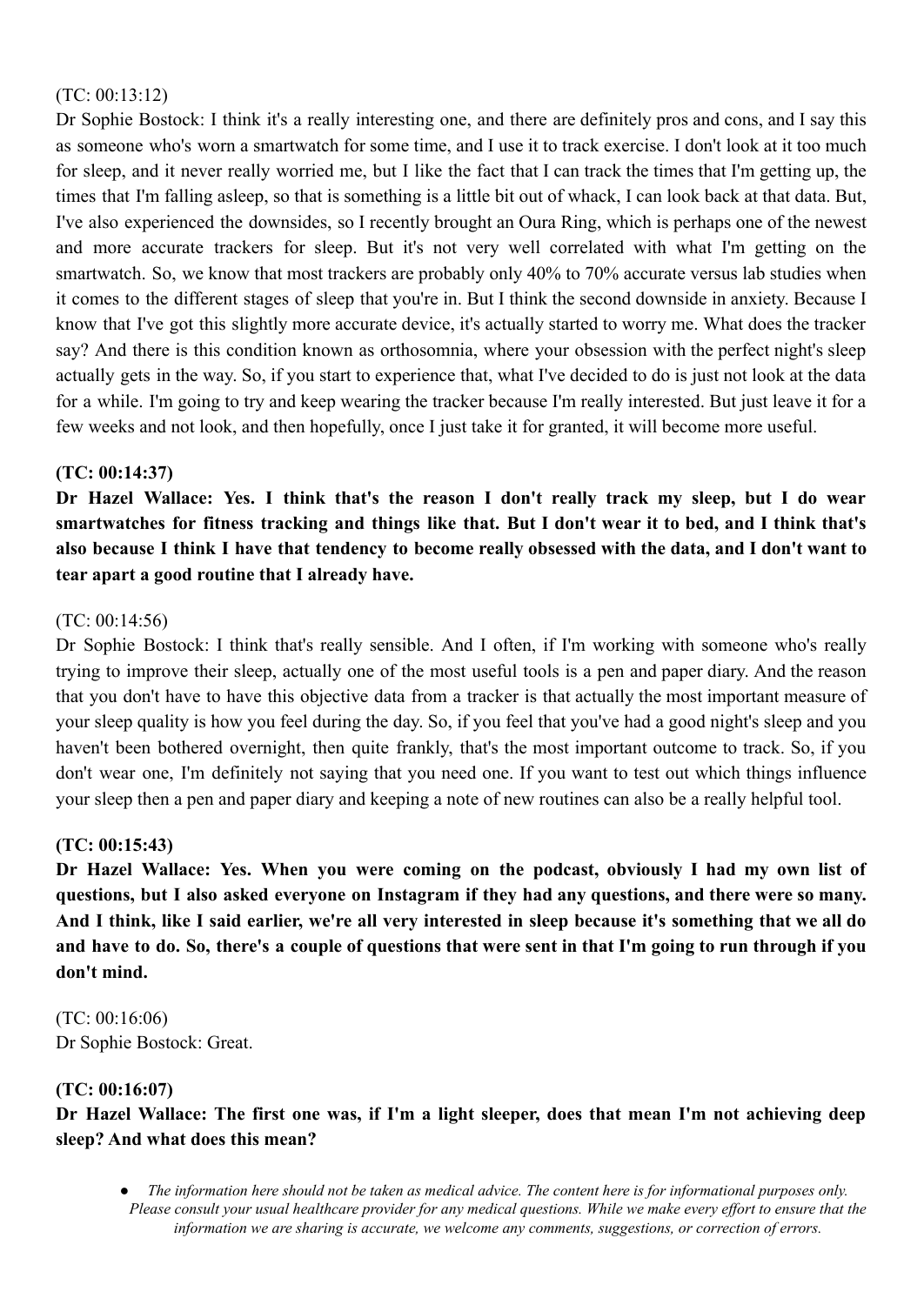### (TC: 00:16:14)

Dr Sophie Bostock: Okay so, the answer would be, not necessarily. We all sleep in cycles of progressively deeper sleep and although trackers might only talk about two or three stages, sleep scientists would usually talk about some non-REM sleep, so stages one, two and three, and then REM sleep. And we cycle through five or six of these cycles during the night. Everyone will have brief periods of wakefulness every 90 to 120 minutes between these sleep cycles. Now sometimes these brief periods of wakefulness are so short we don't really notice, we certainly don't remember them in the morning. But often when we start to become a little bit anxious about our sleep, simply waking up during the night feels like it's a cause for anxiety.

Now most people have more deep sleep in the first part of the night, and more REM sleep in the second part of the night. So, if you're waking up in the second part of the night, it doesn't necessarily mean that you haven't already had a great bout of deep sleep. But it's certainly in that second half of the night with a higher proportion of REM sleep that you're going to be more vulnerable to waking up because of noise, because of changes in the temperature, or movement. So, yes, if you're waking up, don't worry, it doesn't necessarily mean that's messed up your entire night's sleep, it's a perfectly natural part of sleep.

#### **(TC: 00:17:43)**

Dr Hazel Wallace: I think a lot of people will find that reassuring, and I know I'm a light sleeper or I feel like I'm a light sleeper. And also you're not going to remember when you're having those moments **of deep sleep because you're asleep.**

#### (TC: 00:17:53)

Dr Sophie Bostock: Absolutely not. You're out for the count.

#### **(TC: 00:17:56)**

Dr Hazel Wallace: And so the next question is, is melatonin effective for sleep problems? So, we spoke **about melatonin, producing it naturally in our bodies, but you can get it in a supplement, which people typically take for jet lag.**

#### (TC: 00:18:08)

Dr Sophie Bostock: Yes, that's right. So, in this country you have to be prescribed jet lag for specific problems, whereas in America and a lot of other countries, you can buy it over the counter like a vitamin. And it is a natural hormone, and it has some pretty powerful effects as an antioxidant, and it's very important for regulating these circadian internal rhythms. But actually, as a sedative it's very weak. So, on average, if you're suffering with a sleep problem, it might make you fall asleep seven minutes faster on average, increasing sleep time by about twenty minutes. So, it's not huge effects. So, in this country melatonin is usually prescribed for people who have difficulty sleeping at the right time, rather than for insomnia. And the exceptions might be for the elderly who have a lower natural production of melatonin. But if you are worried about your sleep, and you're consistently having problems getting to sleep, or waking up too early in the morning, then the number one treatment is an approach called cognitive behavioural therapy for insomnia. And that involves tackling the negative thoughts about sleep, and the unhelpful behaviours which can keep it going.

#### **(TC: 00:19:20)**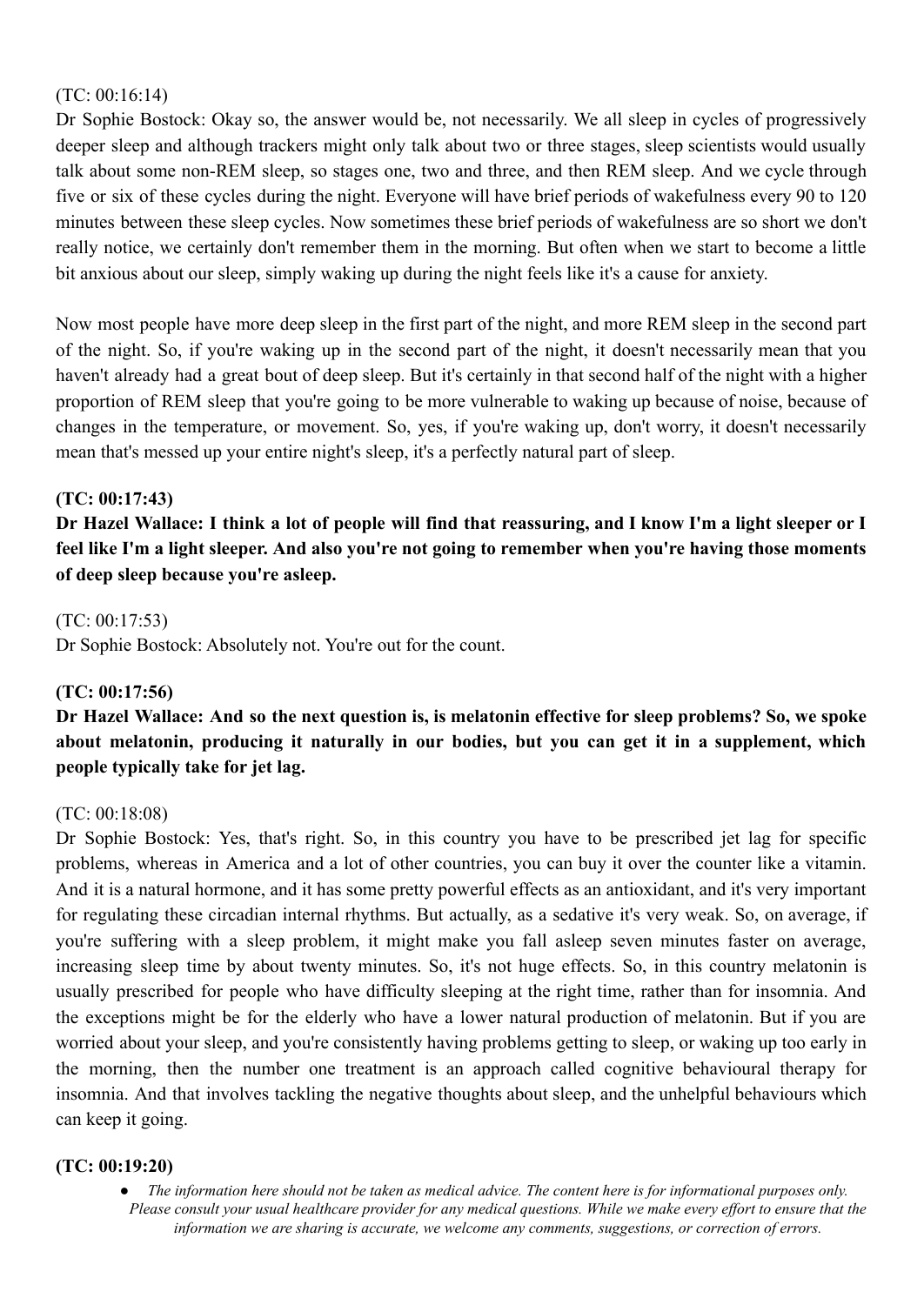**Dr Hazel Wallace: Yes. And we often use the word 'insomnia' quite lightly in that, oh yes, I'm suffering from insomnia at the moment, but what actually is the definition for insomnia? So, that people know kind of, in their head whether it warrants a discussion with their doctor.**

### (TC: 00:19:38)

Dr Sophie Bostock: Yes, that's a really good point. Because I think if you look up the dictionary definition, insomnia is usually just called 'sleep problems', but in order to be classified, diagnosed, with insomnia disorder, the usual definition is a difficulty falling asleep, waking up in the early hours of the morning, or waking up feeling unrefreshed for at least three nights a week (TC 00:20:00), for three months or more, despite adequate opportunity for sleep, and this sleep problem has a negative impact on daytime function. So, that's quite a long definition. But I think the important parts are, if you're a parent of young children and you're struggling to sleep because of that, it's probably not insomnia. You don't really have an adequate opportunity for sleep, unfortunately you just need to catch up where you can. But also it's about the impact that it has on you day to day. So, if you actually are only sleeping for six hours a night, but you're feeling pretty good, then don't let that worry you. That might well be your sleep need. But at the point where you're having difficulty coping with work, with relationships, if lack of sleep is getting on top of you, that's the time to go and seek help.

#### **(TC: 00:20:52)**

**Dr Hazel Wallace: Okay, that's good. And so, coming on to the next question, so following on from melatonin as a supplement to CBD which is widely available now on the high street for multiple ailments including sleep and other anxiety issues. What does the evidence say for CBD and sleep?**

#### (TC: 00:21:16)

Dr Sophie Bostock: Oh, that's a tricky one. CBD does seem to be marketed as a bit of a panacea for lots of things, and there's no doubt that, at least anecdotally, people will report that it can reduce anxiety and pain, and there's some supportive evidence for that. But, given that worry about not sleeping is one of the major barriers interfering with sleep, simply handing someone a Smartie or a placebo can actually help them fall asleep ten minutes faster, and stay asleep half an hour longer. So, in order to verify that CBD oil is effective against sleep, and this is the same case for any kind of, over the counter remedy, what we really want is a big trial where we compare people who took the placebo with people who took the intervention that we're interested in. And ideally we then also look in the lab to see whether there was really an improvement in objective sleep quality. And I know that there's at least one trial for CBD extract recruiting at the moment, but I haven't seen any results yet. So, I think the jury is still out. It doesn't seem to have any harmful effects that I know of, but we don't know the long term effects. So, you know, maybe a bit of trial and error.

#### **(TC: 00:22:33)**

**Dr Hazel Wallace: Yes, I agree. And also, with anything that's marketed as a food supplement, which I'm pretty sure CBD would come under, unless they're making any medicinal claims, that there (ph** 22.45) can be a lot of variation in terms of how it's regulated and the formulation, and things like that. **So, for people thinking about it, make sure you're getting it from a credible source.**

#### (TC: 00:22:55)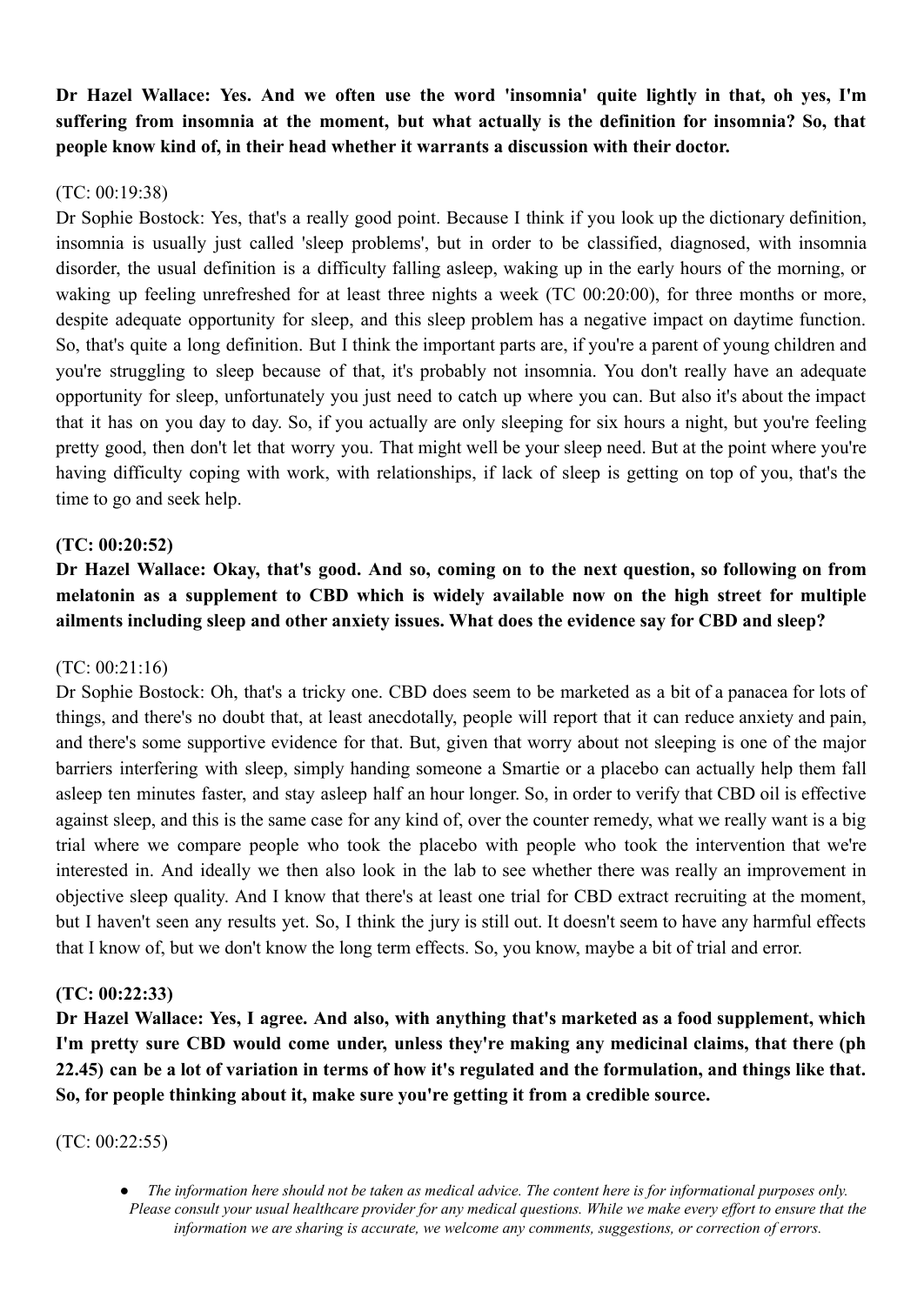Dr Sophie Bostock: Yes, I think that's really important actually. That's the same for melatonin, although you're not supposed to be able to buy it over the counter here, a lot of people actually buy it on the internet. And there was a study that came out not that long ago that actually said that 70% of the over the counter melatonin was more than 10% out in terms of the actual concentration of melatonin that was in any individual pill. And with melatonin you don't want to take too much, it seems to be more effective in the lower doses, round 0.3-3mg. And any more than that, it could be that the receptors for melatonin get less effective. So, be very cautious about dosing of those over the counter products.

#### **(TC: 00:23:39)**

# **Dr Hazel Wallace: Very important. And the next question is the relation between food and sleep, and whether there's any foods that they should avoid or include.**

#### (TC: 00:23:51)

Dr Sophie Bostock: I was thinking about this, and this is a big of a jigsaw. And we've probably only got some of the edge pieces of our jigsaw right now. There's a lot that we don't know about food and sleep, but some really interesting research coming out at the moment, so I'm sure we'll learn a lot more. In 2019 there was a large study that came out showing that those people who consume a more Mediterranean style diet, so you know, plenty of fresh fruit and vegetables, oily fish, nuts and seeds, unprocessed foods, they, a large population, tend to have better sleep. And then that was followed up with studies in the lab which controlled the amount of protein and fibre that people got, and found that meals high in protein and fibre were associated with better sleep than meals that were high in unsaturated fats and sugars. So, at a macro level, it seems that the good news is, it's the same advice that we would give for most health outcomes, that you want a nice diverse range of foods, as natural as possible. And I think because sleep and mood are so closely affected, where we're starting to see that a good diet can help support the microbiome, and can reduce inflammation, and improve mood, all of those things will also have a positive impact on sleep. So, I don't have all the answers, but I think the general pattern is that healthy diets are going to be good for sleep.

#### **(TC: 00:25:22)**

Dr Hazel Wallace: Yes, and I would agree with that. But I guess, from a food avoidance point of view, the things that pop up in my head are just caffeine, and any stimulants. And I think a lot of people aren't aware that caffeine isn't just in coffee and tea, but you can find it in lots of other things like **chocolate, or even hot chocolate, in flu tablets.**

(TC: 00:25:43) Dr Sophie Bostock: Yes, absolutely.

### **(TC: 00:25:45) Dr Hazel Wallace: In weird and wonderful places.**

### (TC: 00:25:47)

Dr Sophie Bostock: Yes, I think it's the cold and flu remedies that get people because if you don't have a night formulation for those, then taking one before bed to try and reduce your symptoms can actually keep you awake at night. And a lot of them actually, if you're taking a liquid, they sometimes have added sugar as well, which can disturb you before sleep. I used to be a massive fan of hot chocolate before bed, but I regret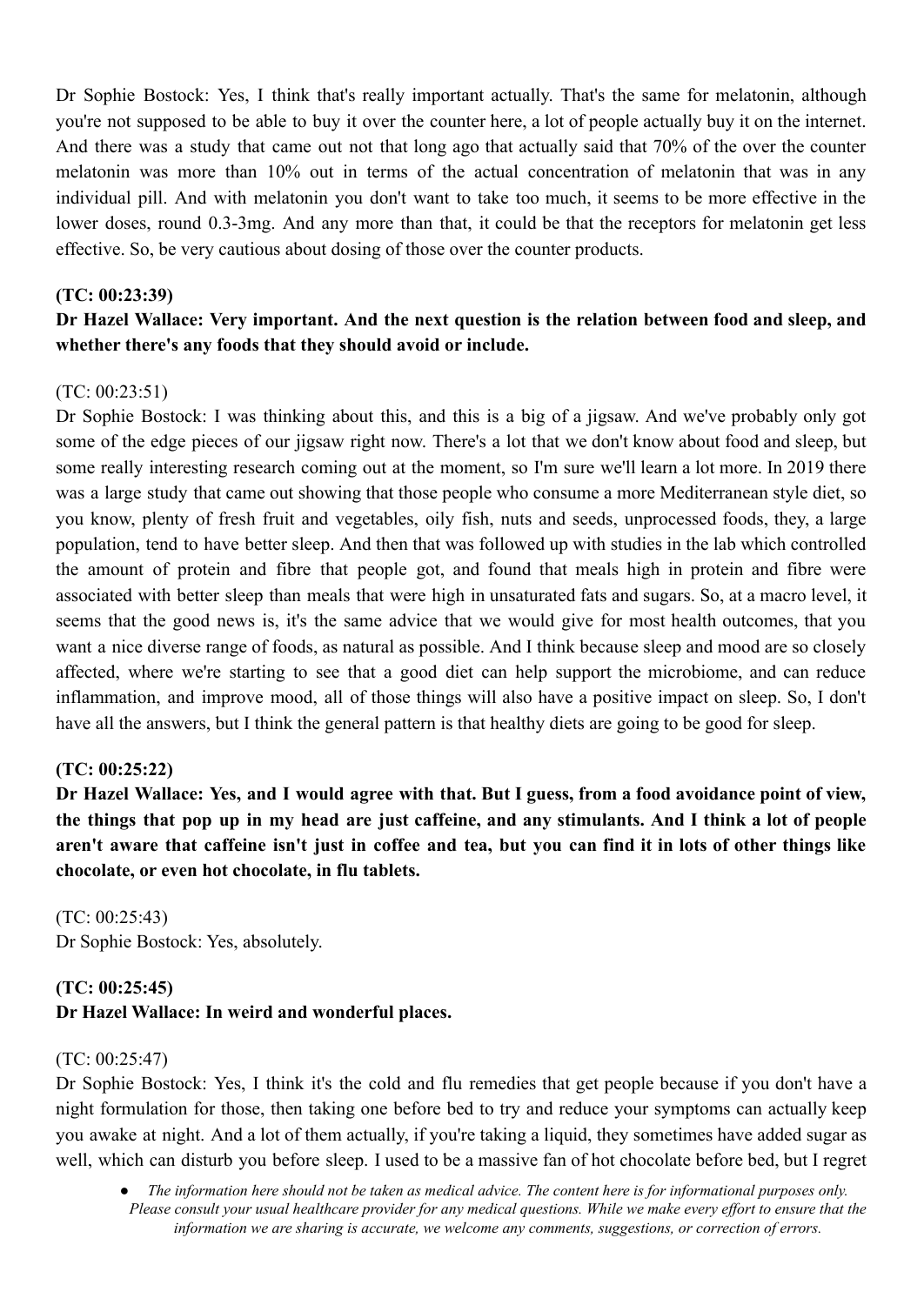to say that I did work out it did definitely interfere with my sleep, if I had it within an hour of falling asleep. So, if you're going to enjoy your hot chocolate, maybe just a little bit earlier in the evening.

### **(TC: 00:26:19)**

# Dr Hazel Wallace: Yes. And so, what would you typically advise for a kind of, caffeine cut off time? **Because there's lots of different recommendations based on the half life of caffeine.**

### (TC: 00:26:29)

Dr Sophie Bostock: Yes, so, the half life of caffeine varies a lot from person to person, so on average it's probably about five or six hours, but there'll be some people who metabolise caffeine much faster. We know there's a genetic basis for that, so you might feel that actually, having a cup of coffee late in the evening doesn't affect your sleep. Now you might be right, but caffeine could still be interfering with your sleep in a way that you don't recognise. So, when we talk about those sleep cycles, what we know from lab studies is that caffeine tends to disrupt deeper sleep, and it's associated with more micro arousals, more little waking periods during the night. So, I always recommend, if people are consuming caffeine after say, two o'clock in the afternoon, and they're doing that on a regular basis, maybe just experiment for a couple of weeks, with cutting out the afternoon caffeine, and see whether it has an impact on your sleep. But if you are a heavy caffeine consumer, don't suddenly go cold turkey. It is a drug, we build up a tolerance, and a dependence, so if you suddenly stop then it can actually cause sleeplessness and also some irritability and headaches.

### **(TC: 00:27:46)**

# Dr Hazel Wallace: Yes. Totally with you on that one. And the final question is, actually something I'm **really interested in, why do some people remember their dreams and others don't? Is it all down to sleep quality?**

### (TC: 00:27:58)

Dr Sophie Bostock: Great question. Again, it might not be down to sleep quality, it might be down to timing. So, when we talked earlier about those sleep stages I said you get more REM or rapid eye movement sleep in the second part of the night, so we get more of that in the mornings. Now, during the pandemic, because a lot of people haven't had to set an alarm, they've been waking up more naturally from sleep. And REM seems to be the stage where it's quite natural to wake from, it's a pretty light phase of sleep. And we're most likely to remember our dreams when we wake from REM sleep. And we typically remember dreams around about 70% of the time. But certainly if you've got more intensive dreams, and we know that stress can cause more vivid and intensive dreams, then they might well be more memorable. So, it could be down to stress which could affect sleep quality, but it's probably also down to timing.

### **(TC: 00:28:54)**

**Dr Hazel Wallace: Okay, wonderful. Well, that was a really interesting conversation, and I would love** to keep and speak to you a little bit longer, well hopefully we can bring you back for a second episode **and feature.**

### (TC: 00:29:08)

Dr Sophie Bostock: That would be wonderful. It's so nice to meet you, and thank you very much for doing a bit of sleep evangelism and getting the message out there.